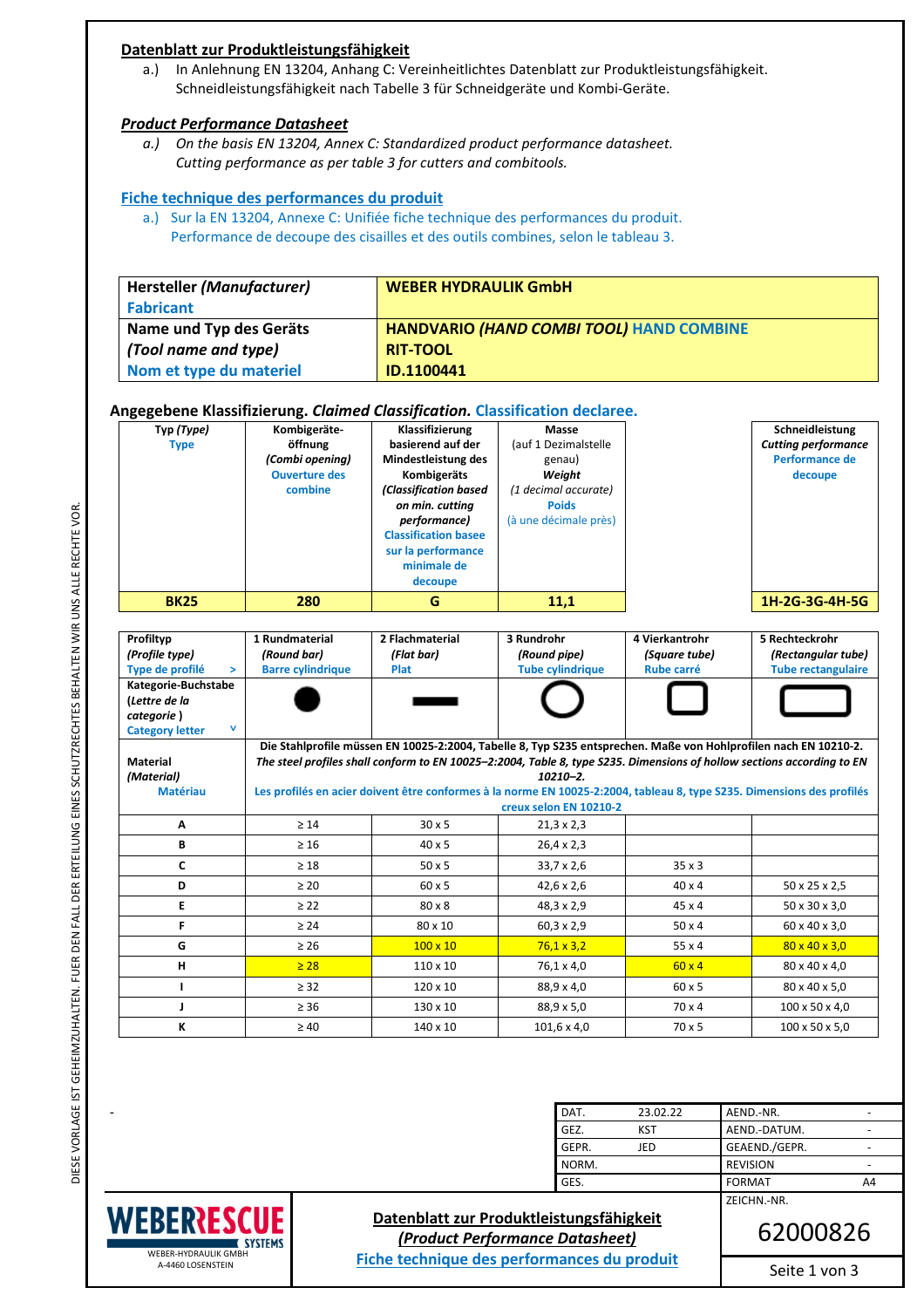| Datenblatt zur Produktleistungsfähigkeit    |                                                 |
|---------------------------------------------|-------------------------------------------------|
| b.<br>NFPA 1936                             |                                                 |
| <b>Product Performance Datasheet</b>        |                                                 |
| b.) NFPA 1936                               |                                                 |
| Fiche technique des performances du produit |                                                 |
| b.) NFPA 1936                               |                                                 |
| <b>Hersteller</b>                           | <b>WEBER HYDRAULIK GmbH</b>                     |
| (Manufacturer)                              |                                                 |
| <b>Fabricant</b>                            |                                                 |
| Name und Typ des                            | <b>HANDVARIO (HAND COMBI TOOL) HAND COMBINE</b> |
| Geräts                                      | <b>RIT-TOOL</b>                                 |
| (Tool name and type)                        | ID.1100441                                      |
| Nom et type du materiel                     |                                                 |

**Angegebene Klassifizierung.** *Claimed Classification***. Classification declaree.** 

# **A6-B7-C6-D7-E7-F3**

| Materialkategorie<br>(Material category)<br>Catégorie de matériau<br>$\geq$ | A Rundstahl<br>(Round bar)<br><b>Barre</b><br>cylindrique             | <b>B Flachstahl</b><br>(Flat bar)<br><b>Plat</b>                                         | <b>C Rundes Rohr</b><br>(Round pipe)<br><b>Tube cylindrique</b>              |                                                                                                                                            | D Vierkantrohr<br>(Square tube)<br><b>Rube carré</b>                                                                             | <b>E</b> Winkeleisen<br>(Angle iron)<br>Équerre en fer                                              |             |        |
|-----------------------------------------------------------------------------|-----------------------------------------------------------------------|------------------------------------------------------------------------------------------|------------------------------------------------------------------------------|--------------------------------------------------------------------------------------------------------------------------------------------|----------------------------------------------------------------------------------------------------------------------------------|-----------------------------------------------------------------------------------------------------|-------------|--------|
| Kategorie-Buchstabe<br>(Lettre de la categorie)<br><b>Category letter</b>   |                                                                       |                                                                                          |                                                                              |                                                                                                                                            |                                                                                                                                  |                                                                                                     |             |        |
| <b>Material</b><br>(Material)<br><b>Matériau</b>                            | $A-36$<br>warmgewalzt<br>(A-36 hot-rolled)<br>A-36 laminés à<br>chaud | $A-36$                                                                                   | 40 A-53 Grade B                                                              |                                                                                                                                            |                                                                                                                                  |                                                                                                     | A-500 Grade | $A-36$ |
| Leistungsstufe<br>(Performance level)<br>Niveau de performane               | <b>Durchmesser</b><br>(Diameter)<br><b>Diamètre</b><br>(in.)          | <b>Dicke x Breite</b><br>(Thickness x<br>Width)<br>Épaisseur x<br>largeur<br>(in. x in.) | Nenn-<br>größe<br>(Nominal<br>size)<br><b>Dimension</b><br>nominale<br>(in.) | Außendurch-<br>messer x<br>Wanddicke<br>(OD x Wall<br>thickness)<br><b>Diamètre</b><br>extérieur x<br>épaisseur de<br>paroi<br>(in. x in.) | Abmessung x<br>Wanddicke<br>(Dimension x<br><b>Wall thickness)</b><br><b>Dimension x</b><br>épaisseur de<br>paroi<br>(in. x in.) | <b>Winkelmaß x Dicke</b><br>(Square dimension<br>x thickness)<br>Équerre x épaisseur<br>(in. x in.) |             |        |
| $\mathbf{1}$                                                                | $\frac{3}{8}$ (9,5mm)                                                 | $^{1}/_{4}$ x $^{1}/_{2}$<br>$(6,4 \times 13,7 \text{mm})$                               | $^{3}/_{8}$                                                                  | $0,68 \times 0,09$<br>$(17, 2 \times 2, 2 \text{mm})$                                                                                      | $1/2 \times 0.06$<br>$(12,7 \times 1,5)$ mm)                                                                                     | $\frac{1}{2}x^{1}/8$<br>$(12,7 \times 3,2 \text{mm})$                                               |             |        |
| $\mathbf{z}$                                                                | $\frac{1}{2}$ (12,7mm)                                                | $^{1}/_{4\times1}$<br>$(6, 4 \times 25, 4 \text{mm})$                                    | $^{3}/_{4}$                                                                  | $1,05 \times 0,11$<br>(26, 6 x 2, 8 mm)                                                                                                    | $1^3/4 \times 0.06$<br>$(19, 1 \times 1, 5$ mm)                                                                                  | $1x^{1}/8$<br>$(25, 4 \times 3, 2 \text{mm})$                                                       |             |        |
| 3                                                                           | $\frac{5}{8}$ (15,8mm)                                                | $^{1}/_{4}$ x 2<br>$(6,4 \times 50,8 \text{mm})$                                         | $\mathbf{1}$                                                                 | $1,32 \times 0,13$<br>$(33,5 \times 3,3)$ mm)                                                                                              | $1 \times 0.08$<br>$(25, 4 \times 2 \text{mm})$                                                                                  | $1^{\frac{1}{4}x^3/16}$<br>$(31, 7 \times 4, 8 \text{mm})$                                          |             |        |
| 4                                                                           | $\frac{3}{4}$ (19,1mm)                                                | $^{1}/_{4}$ x 3<br>$(6,4 \times 76,2 \text{mm})$                                         | $1^{1}/_{4}$                                                                 | 1,66 x 0,14<br>$(42, 2 \times 3, 2 \text{mm})$                                                                                             | $1^{1}/_{4} \times 0.12$<br>$(31, 7 \times 3)$ mm)                                                                               | $1^{1}/2 \times \frac{3}{16}$<br>(38, 1 x 4, 8 mm)                                                  |             |        |
| 5                                                                           | $^{7}/_{8}$ (22,2mm)                                                  | $^{1}/_{4}$ x 4<br>$(6,4 \times 101,6 \text{mm})$                                        | $1^{1/2}$                                                                    | $1,90 \times 0,15$<br>$(48, 3 \times 3, 2 \text{mm})$                                                                                      | $1^{1}/2\times0,12$<br>(38, 1 x 3mm)                                                                                             | $1^{1}/2x^{1/4}$<br>$(38, 1 \times 6, 35$ mm $)$                                                    |             |        |
| 6                                                                           | 1(25,4mm)                                                             | $^{3}/_{8}$ x 3<br>$(9,5 \times 76,2 \text{mm})$                                         | $\overline{2}$                                                               | $2,38 \times 0,15$<br>$(60, 5 \times 3, 8 \text{mm})$                                                                                      | $1^3$ /4 x 0.12<br>(44, 5 x 3mm)                                                                                                 | $13/4x^{1/4}$<br>$(44, 5 \times 6, 35$ mm)                                                          |             |        |
| $\overline{7}$                                                              | $1\frac{\frac{1}{2}}{(31,8mm)}$                                       | $\frac{3}{8} \times 4$<br>$(9.5 \times 101, 6mm)$                                        | $2^{1/2}$                                                                    | 2,88 x 0,20<br>$(73, 2 \times 5, 1 \text{mm})$                                                                                             | $2 \times 0,15$<br>(50, 8x 3, 8mm)                                                                                               | $1^{1}/2x^{3}/8$<br>(38, 1 x 9, 5 mm)                                                               |             |        |
| 8                                                                           | $1^{1/2}$ (38,1mm)                                                    | $^{3}/_{8}$ x 5<br>$(9,5 \times 127$ mm)                                                 | 3                                                                            | 3,50 x 0,22<br>$(88, 9 \times 5, 6 \text{mm})$                                                                                             | $2^{1}/2 \times 0,19$<br>(63, 5 x 4, 8 mm)                                                                                       | $2x^3/8$<br>$(50, 8 \times 9, 5 \text{mm})$                                                         |             |        |
| 9                                                                           | $1^{3/4}$ (44,5mm)                                                    | $3/8\times6$<br>(9,5x 152,4mm)                                                           | $3^{1/2}$                                                                    | 4,00 x 0,23<br>(101, 6x 5, 8mm)                                                                                                            | $3 \times 0,19$<br>$(76, 2 \times 4, 8 \text{mm})$                                                                               | $2^{1}/2x^{3}/8$<br>(63, 5 x 9, 5 mm)                                                               |             |        |

**Umrechnung in SI-Einheit** / *(For SI-Units)* / **Conversion en SI-unité**: 1 in. = 25,4 mm.

| DAT.  | 23.02.22   | AEND.-NR.           |
|-------|------------|---------------------|
| GEZ.  | <b>KST</b> | AEND.-DATUM.        |
| GEPR. | JED        | GEAEND./GEPR.       |
| NORM. |            | <b>REVISION</b>     |
| GES.  |            | <b>FORMAT</b><br>A4 |
|       |            | ZEICHN.-NR.         |



**Datenblatt zur Produktleistungsfähigkeit**  *(Product Performance Datasheet)*  **Fiche technique des performances du produit**

62000826

Seite 2 von 3